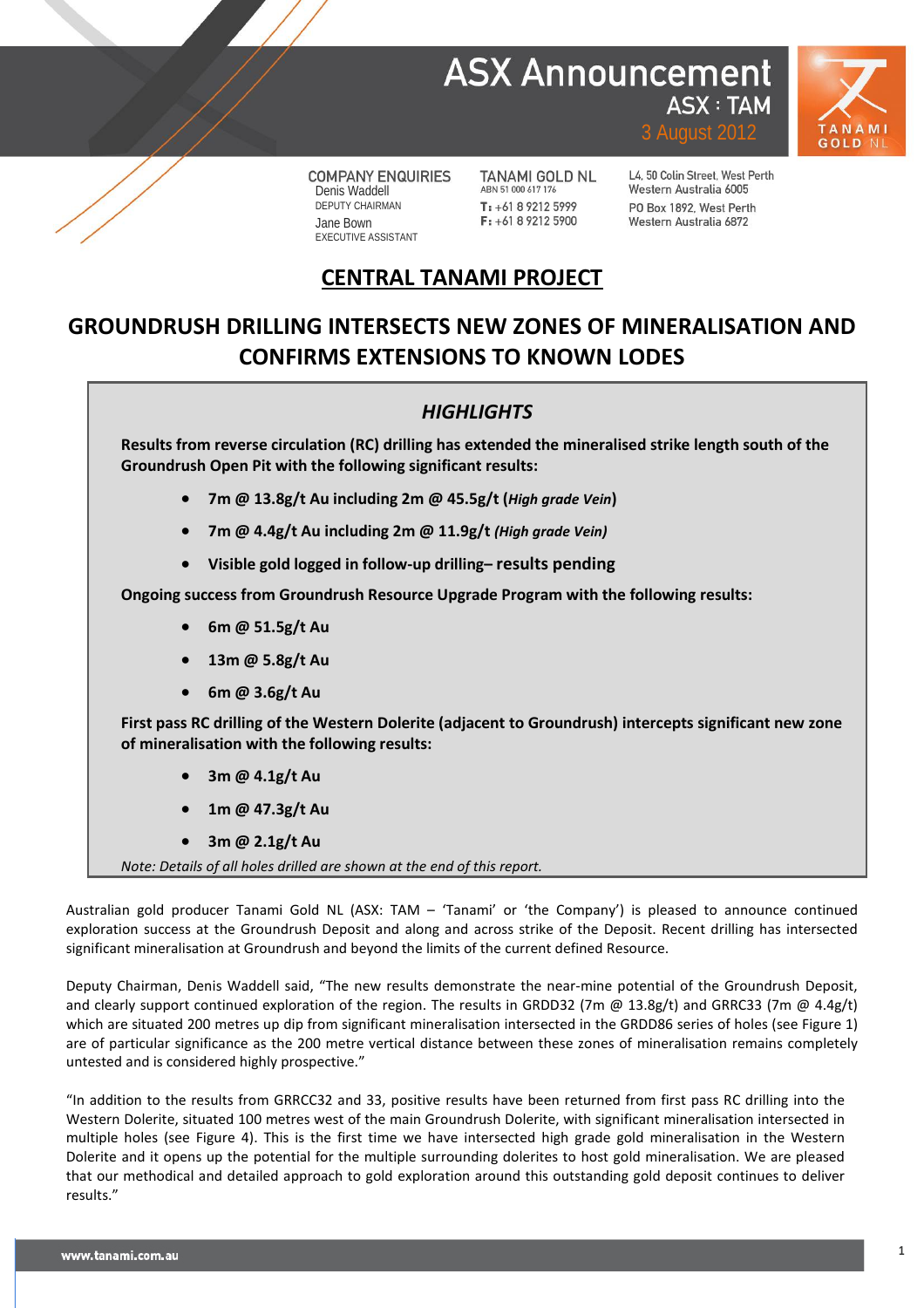

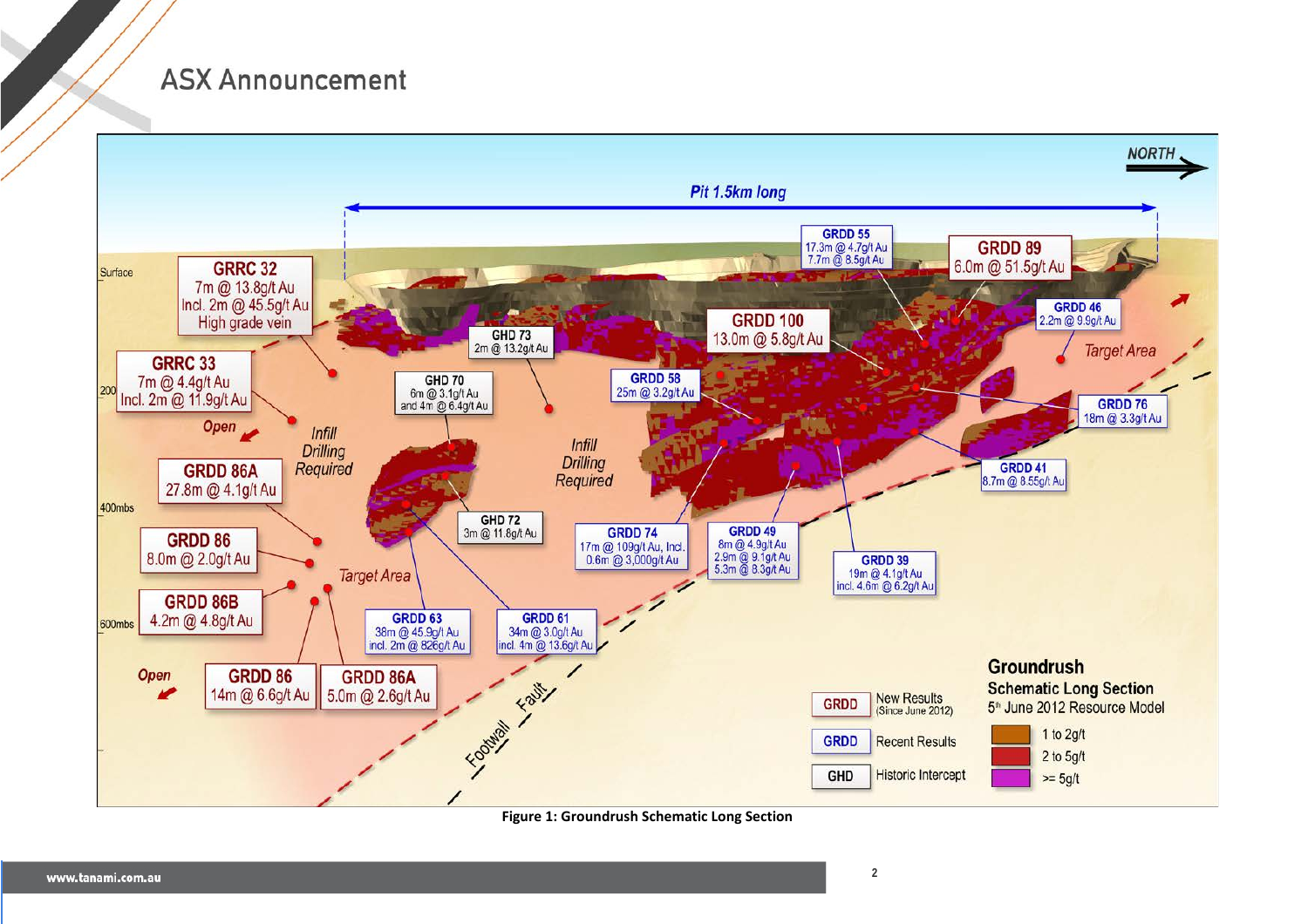### Announcement **Southern Extension of Groundrush**

Following the update of the geological model earlier this year, it was clear that the historic 200 metre spaced shallow drilling along strike of the open pit had not adequately tested the southern continuation of the high grade mineralisation. The combination of a +40 metre zone of gold depletion from surface and south plunging mineralised shoots, indicated mineralisation was potentially located below historic drilling.

Based upon this interpretation, a first phase of RC drilling was carried out in June 2012 to test for mineralisation below the depletion zone (see Figure 4). The drilling has been successful in intersecting significant mineralisation of similar tenor to that seen to the north with the following results:

- **GRRC32** 7m @ 13.8g/t Au including 2m @ 45.5g/t (high grade vein)
- **GRRC33** 7m @ 4.4g/t Au including 2m @ 11.9g/t (high grade vein)
- **GRDD34** 6m @ 1.8g/t Au
- **Visible gold logged** in follow-up drilling infill *results pending*
- Follow up drilling has been planned.

Given the results, the Company has significantly upgraded the exploration potential of the next 1.5 kilometres of the untested prospective dolerite host and the down dip and down plunge potential of this newly confirmed zone of mineralisation. Additional drilling has been planned and will commence in the near future.

The recent drilling results to the south of the existing open pit significantly increase the likelihood of extending mine life and developing a second decline, thereby increasing mined tonnes to the mill.

### **Groundrush Resource Upgrade Program**

The Groundrush Resource Upgrade Program has been underway since June 2012 with a key objective of defining a significant portion of the Mineral Resource to an Indicated and Measured status with 25 metre by 25 metre drill spacing. The objective of the program is to underpin the mining Reserve and a robust mine plan which is scheduled for completion in the March 2013 Quarter.

The Resource delineation program has progressed well with 3,500 metres of the 10,000 metre program completed on budget and on schedule. Recent holes have returned significant mineralisation including:

- **GRDD89** 6.0m @ 51.5g/t Au
- **GRDD100** 13.0m @ 5.8g/t Au
- **GRDD84** 6.0m @ 3.6g/t Au
- **GRDD52** 1.6m @ 25.5g/t Au (high grade vein)
- **GRDD93** 1.0 @ 98.6g/t Au (high grade vein)

### **Western Dolerite**

The Western Dolerite is situated approximately 100 metres west of the Groundrush dolerite (see Figure 4). Mineralisation was first identified during routine sampling of pre-collars for diamond holes that were targeting the deeper Groundrush mineralisation in March 2012 (GRDD63 and GRDD61). The following anomalous grades were previously intersected:

- **GRDD61** 4.0m @ 1.0g/t Au from 53m and 2m @ 3.4g/t from 64m
- **GRDD63** 1.6m @ 0.8g/t Au from 80m

Following a technical review, several RC holes were drilled in July 2012 to test extensions to the mineralisation intersected in GRDD61 and 63 (see Figure 4) with the following results:

- **GRRC25** 3m @ 4.1g/t Au
- **GRRC31** 1m @ 47.3g/t Au and 1m @ 13.4g/t
- **GRRC19** 3m @ 1.4g/t Au
- **GRRC30** 3m @ 2.1g/t Au

The significance of this mineralisation is that it is the first mineralisation identified outside the main Groundrush Dolerite and opens up potential for the surrounding dolerites to host gold mineralisation. This new zone of mineralisation remains open and untested to the south.

**Denis Waddell Deputy Chairman**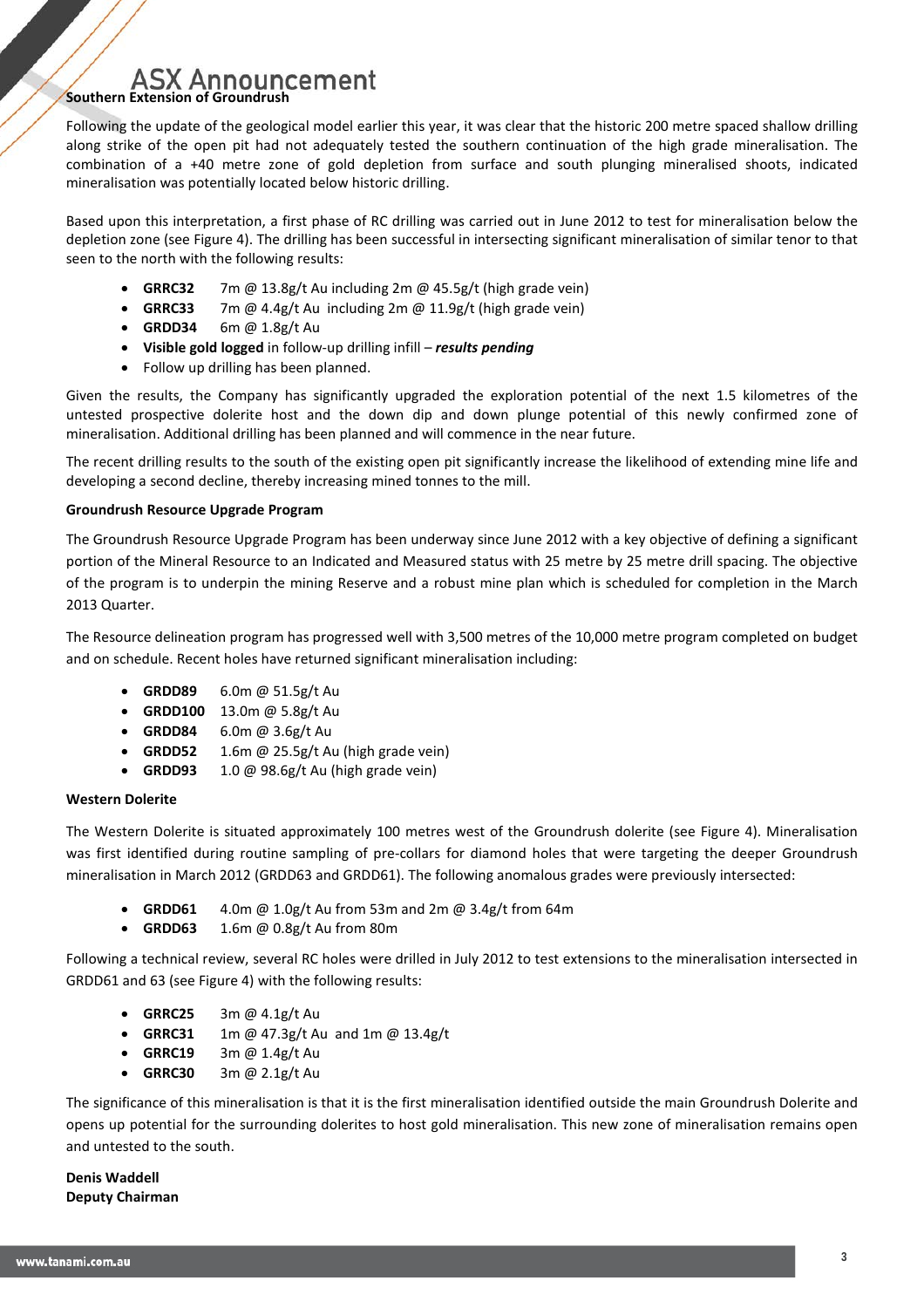

**Figure 2: Groundrush South Cross Section 24225N**



**Figure 3: Groundrush South Cross Section 24250N**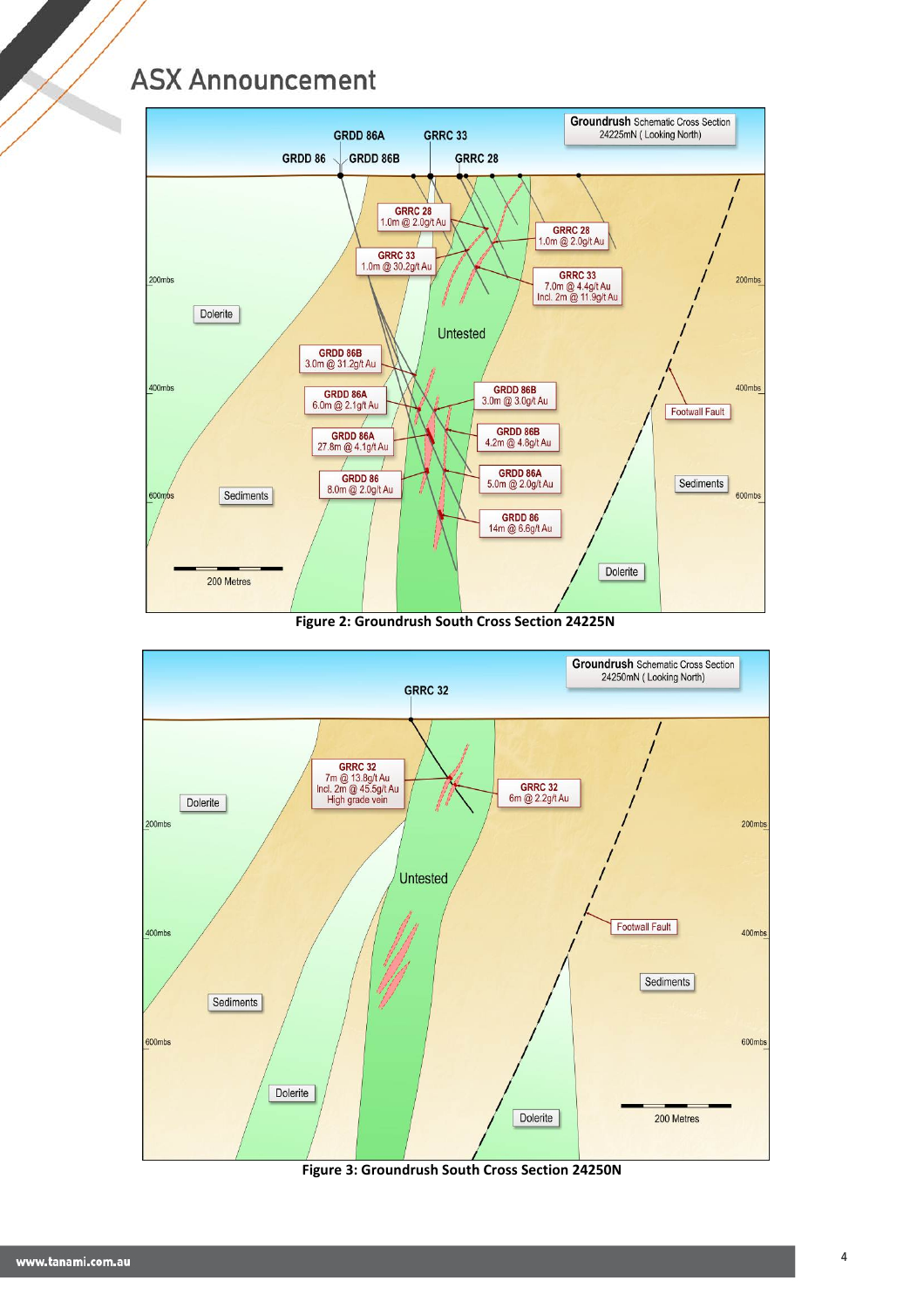

**Figure 4: Groundrush Near Mine Exploration**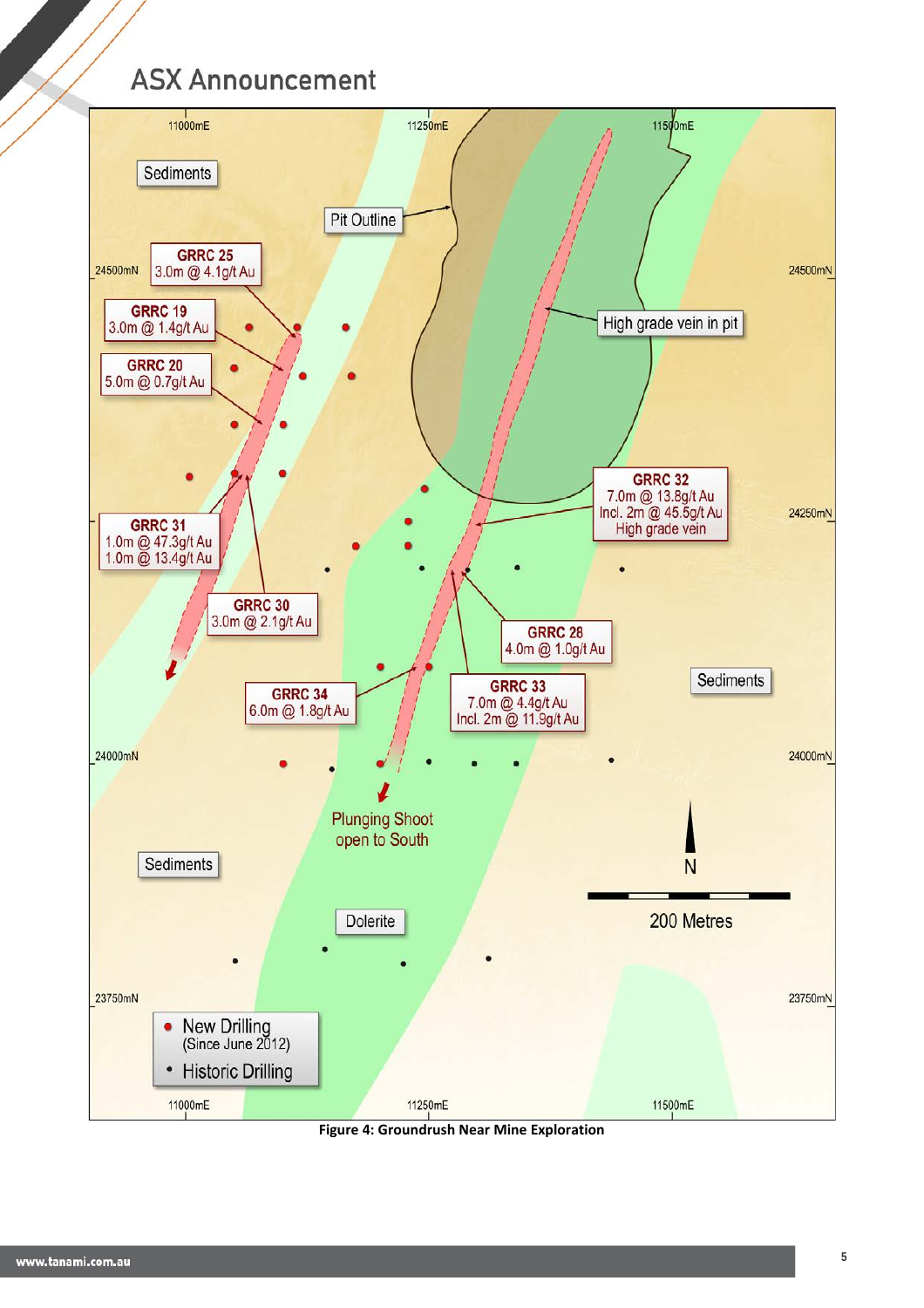### **Table 1: Significant Intersections from Groundrush Deposit**

| Hole_ID | Collar<br>Easting | Collar<br>Northing | Collar<br><b>RL</b> | Collar<br>Dip | Collar<br>Azimuth | Max<br><b>Depth</b> | m From          | m To  | Interval<br>Width | Grade          | Gram<br><b>Metre</b> |
|---------|-------------------|--------------------|---------------------|---------------|-------------------|---------------------|-----------------|-------|-------------------|----------------|----------------------|
| GRDD61  | 604132            | 7819454            | 420                 | $-67$         | 45.5              | 512                 | 53              | 57    | 4                 | $\mathbf{1}$   | $\overline{4}$       |
|         |                   |                    |                     |               |                   |                     | 64              | 66    | $\overline{c}$    | 3.4            | $\overline{7}$       |
| GRDD63  | 604130            | 7819450            | 420                 | $-71$         | 45.5              | 623                 | 80              | 82    | 1.6               | 0.8            | $\mathbf{1}$         |
|         | 604172            | 7819268            | 420                 | -73           | 93                | 752                 | 563             | 571   | 8                 | $\overline{2}$ | 16                   |
| GRDD86  |                   |                    |                     |               |                   |                     | 594             | 599   | 5                 | $\overline{2}$ | 10                   |
|         |                   |                    |                     |               |                   |                     | 641             | 655   | 14                | $6.6*$         | 92                   |
|         | 604172            | 7819268            | 420                 | -70           | 96                | 670                 | 451             | 457   | 6                 | 2.2            | 13                   |
| GRDD86A |                   |                    |                     |               |                   |                     | 493             | 521   | 28.7              | 4.1            | 118                  |
|         |                   |                    |                     |               |                   |                     | <b>Incl 494</b> | 498   | 4                 | 8.5            | 34                   |
|         |                   |                    |                     |               |                   |                     | 577             | 582   | 5                 | 2.6            | 13                   |
| GRDD86B | 604172            | 7819268            | 420                 | -67           | 100               | 600                 | 467             | 470   | 3                 | 3.1            | 9                    |
|         |                   |                    |                     |               |                   |                     | 508.8           | 513   | 4.2               | 4.8            | 19                   |
| GRDD52  | 603831            | 7820610            | 393                 | -50           | 54                | 148                 | 81.6            | 83.2  | 1.6               | 25.5           | 41                   |
| GRDD77  | 603926            | 7820004            | 422                 | $-56$         | 48                | 421                 | 288             | 291   | 3                 | 9.4            | 28                   |
| GRDD77  | 603926            | 7820004            | 422                 | -56           | 48                | 421                 | 306             | 309   | 3                 | 2.5            | $\overline{7}$       |
| GRDD82  | 603877            | 7820549            | 385                 | -60           | 93                | 151                 | 109             | 110   | 1                 | 16.2           | 16                   |
| GRDD84  | 603877            | 7820549            | 385                 | -50           | 93                | 117                 | 60              | 66    | 6                 | 3.6            | 22                   |
| GRDD85  | 603876            | 7820549            | 385                 | -73           | 50                | 189                 | 146             | 147   | 1                 | 11.9           | 12                   |
| GRDD89  | 603949            | 7820447            | 373                 | -73           | 193               | 151                 | 72              | 78    | 6                 | 51.5           | 309                  |
| GRDD93  | 603831            | 7820608            | 394                 | $-58$         | 92                | 190                 | 135             | 136   | $\mathbf{1}$      | 98.6           | 99                   |
| GRDD100 | 603855            | 7820211            | 423                 | -52           | 51                | 354                 | 276             | 289.5 | 13                | 5.8            | 78                   |
| GRRC19  | 604088            | 7819427            | 422                 | -60           | 50                | 150                 | 97              | 100   | 3                 | 1.4            | 4                    |
| GRRC20  | 604126            | 7819383            | 422                 | $-60$         | 50                | 132                 | 121             | 125   | 5                 | 0.7            | 4                    |
| GRRC25  | 604073            | 7819469            | 420                 | $-60$         | 50                | 195                 | 106             | 109   | 3                 | 4.1            | 12                   |
| GRRC28  | 604343            | 7819404            | 420                 | -60           | 74.7              |                     | 78              | 79    | 1                 | 2.2            | $\overline{2}$       |
|         |                   |                    |                     |               |                   | 210                 | 111             | 112   | 1                 | 2.0            | 2                    |
| GRRC30  | 604196            | 7819377            | 420                 | -60           | 50                | 102                 | 61              | 64    | 3                 | 2.1            | $\,6$                |
| GRRC31  | 604158            | 7819345            | 420                 | -60           | 50                | 150                 | 76              | 77    | 1                 | 47.3           | 47                   |
|         |                   |                    |                     |               |                   |                     | 105             | 106   | 1                 | 13.4           | 13.4                 |
| GRRC32  | 604327            | 7819423            | 420                 | -60           | 49.7              | 204                 | 127             | 134   | $\boldsymbol{7}$  | 13.8           | 97                   |
|         |                   |                    |                     |               |                   |                     | inc. 127        | 129   | $\overline{c}$    | 45.5           | 89                   |
|         |                   |                    |                     |               |                   |                     | 142             | 148   | 6                 | 2.2            | 13                   |
| GRRC33  | 604302            | 7819369            | 420                 | -65           | 74.7              | 246                 | 156             | 157   | $\mathbf{1}$      | 30.2           | 30                   |
|         |                   |                    |                     |               |                   |                     | 186             | 193   | $\overline{7}$    | 4.4            | 31                   |
|         |                   |                    |                     |               |                   |                     | inc 189         | 191   | $\overline{c}$    | 11.9           | 24                   |
| GRRC34  | 604402            | 7819290            | 420                 | $-60$         | 50                |                     | 108             | 114   | 6                 | 1.8            | 11                   |

#### **Notes to accompany Table 1**

1. Collar Northing, Easting and Azimuth are all in MGA Grid coordinates. Collar RL is relative to AHD. Collar coordinates may vary upon final survey.

2. Analyses by 50g fire assay with AAS finish of half diamond core samples.

3. No cutting of grades has been applied. Assays are rounded to nearest 0.1g/t.

4. Significant intersections are greater than  $1.0$ g/t with maximum 2 metres internal dilution.<br>5. \* Significant intersections are greater than  $0.2$ g/t with maximum 2 metres internal dilution 5. \* Significant intersections are greater than 0.2g/t with maximum 2 metres internal dilution.

6. Intervals are all down hole length.<br>7. Shaded intervals previously report

Shaded intervals previously reported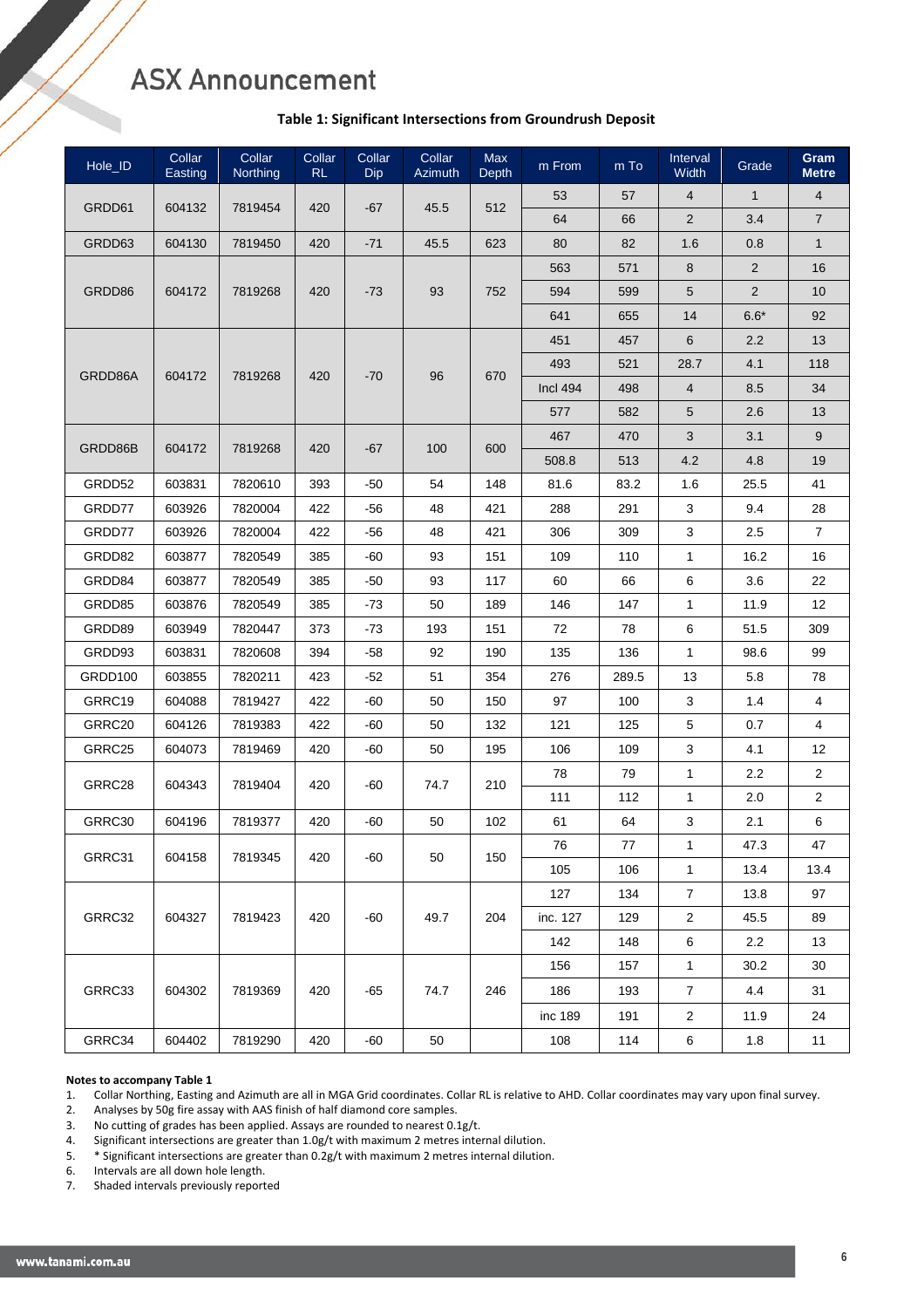#### **Table 2 – Groundrush Deposit – Mineral Resource as at 5 June 2012**

| <b>Classification</b> | <b>Tonnes</b> | Grade<br>$(g/t \, Au)$ | <b>Ounces</b> |  |  |
|-----------------------|---------------|------------------------|---------------|--|--|
| Measured              | 472,000       | 4.3                    | 66,000        |  |  |
| <b>Indicated</b>      | 1,515,000     | 4.36                   | 212,000       |  |  |
| <b>Inferred</b>       | 3,149,000     | 4.6                    | 465,000       |  |  |
| <b>Total</b>          | 5,136,000     | 4.5                    | 743.000       |  |  |

#### **Notes to accompany Table 2**

1. Tonnes and ounces of gold are rounded to the nearest thousand and grade is rounded to the nearest 0.1g/t Au. Rounding may affect tallies.

2. Resources reported above 1.0g/t Au block model grade.

#### **Table 3: Central Tanami Project Mineral Resources as at 5 June 2012**

| <b>Mineral</b><br>Lease | <b>Resource Category</b> |       |               |                  |       |               |                 |       |               |              |       |               |
|-------------------------|--------------------------|-------|---------------|------------------|-------|---------------|-----------------|-------|---------------|--------------|-------|---------------|
|                         | <b>Measured</b>          |       |               | <b>Indicated</b> |       |               | <b>Inferred</b> |       |               | <b>Total</b> |       |               |
|                         | <b>Tonnes</b>            | Grade | <b>Ounces</b> | <b>Tonnes</b>    | Grade | <b>Ounces</b> | <b>Tonnes</b>   | Grade | <b>Ounces</b> | Tonnes       | Grade | <b>Ounces</b> |
| <b>MLS153</b>           | 1,051,000                | 2.2   | 73,000        | 3,046,000        | 2.2   | 217,000       | 849,000         | 2.7   | 74,000        | 4,946,000    | 2.3   | 365,000       |
| MLS167                  | 2,709,000                | 3.4   | 293,000       | 2,613,000        | 2.9   | 244,000       | 2,050,000       | 2.9   | 191,000       | 7,372,000    | 3.1   | 728,000       |
| <b>MLS168</b>           | 854,000                  | 2.2   | 60,000        | 314,000          | 1.6   | 16,000        | 1,094,000       | 1.6   | 58,000        | 2,262,000    | 1.8   | 133,000       |
| <b>MLS180</b>           | 545,000                  | 3.3   | 57,000        | 872,000          | 2.7   | 76,000        | 269,000         | 2     | 18,000        | 1,685,000    | 2.8   | 151,000       |
| MLSA172                 | 1,096,000                | 2.7   | 96,000        | 176,000          | 1.8   | 10,000        | 142,000         | 2.7   | 12,000        | 1,415,000    | 2.6   | 119,000       |
| ML22934                 | 472,000                  | 4.3   | 66,000        | 1,515,000        | 4.4   | 212,300       | 3,149,000       | 4.6   | 465,200       | 5,136,000    | 4.5   | 743,000       |
| Sub Total               | 6,727,000                | 3.0   | 645,000       | 8,536,000        | 2.8   | 775,300       | 7,553,000       | 3.4   | 818,200       | 22,816,000   | 3.1   | 2,239,000     |
| <b>Stockpiles</b>       | 1,700,000                | 0.9   | 48,000        |                  |       |               |                 |       |               | 1,700,000    | 0.9   | 48,000        |
| Total                   | 8,427,000                | 2.6   | 693,000       | 8,536,000        | 2.8   | 775,300       | 7,553,000       | 3.4   | 818,200       | 24,516,000   | 2.9   | 2,287,000     |

#### **Notes to accompany Table 3**

1. Resource estimations completed using MineMap, Vulcan and Micromine software packages comprising a combination of ellipsoidal inverse distance and ordinary kriging grade interpolation methods.

2. Grade estimation was constrained to material within >0.7g/t mineralisation outlines.

3. Variable gold assay top cuts were applied based on geostatistical parameters and historical production reconciliation.

4. Resources reported above 0.7g/t block model grade.

5.\* Resources reported above 1.0g/t block model grade.

6. Stockpile figures from previously reported Otter Gold Mines NL 2001 Mineral Resource estimate less recorded treatment by Newmont Asia Pacific.

7. Tonnes and ounces rounded to the nearest thousand and grade rounded to 0.1g/t. Rounding may affect tallies.

8. This Mineral Resources does not include results received since 1 June 2012.

9. The information in this report pertaining to Mineral Resources for the Central Tanami Project was compiled by Mr Bill Makar (MAusIMM), Consultant Geologist – Tanami Gold NL, Mr Michael Thomson (MAusIMM), Principal Geologist for Tanami Gold NL, Mr Steven Nicholls (MAIG), former Senior Geologist for Tanami Gold NL, Mrs Claire Hillyard (MAusIMM), Resource Geologist for Tanami Gold NL and Mr Peter Ball (MAusIMM), Director of Datageo Geological Consultants. Mr Makar, Mr Thomson, Mr Nicholls, Mrs Hillyard and Mr Ball have sufficient experience which is relevant to the style of mineralisation and type of deposit under consideration to qualify as Competent Persons as defined in the December 2004 edition of the Australasian Code for Reporting of Exploration Results, Mineral Resources and Ore Reserves (JORC Code). Mr Makar, Mr Nicholls, Mrs Hillyard and Mr Ball consent to the inclusion in this report of the matters based on their information in the form and context in which it appears.

#### **Competent Person Statement**

*The information in this report that relates to Mineral Resource Estimation, Geological Data and Exploration Results is based on information compiled by Mr Michael Thomson, a full time employee and Principal Geologist of Tanami Gold NL. Mr Thomson is a member of the Australasian Institute of Mining and Metallurgy and has sufficient experience which is relevant to the style of mineralisation and type of deposit under consideration to qualify as a Competent Person as defined in the December 2004 edition of the Australasian Code for Reporting of Exploration Results, Mineral Resources and Ore Reserves (JORC Code). Mr Thomson consents to the inclusion in this report of the matters based on his information in the form and context in which they appear.*

*This announcement contains certain statements which constitute "forward looking statements". Such statements are only predictions and are subject to inherent risks and uncertainties which could cause actual values, results, performance achievements to differ materially from those expressed, implied or projected in any forward-looking statement. No representation or warranty, expressed or implied, is made by Tanami Gold NL that material contained in this announcement will be achieved or proved correct.*